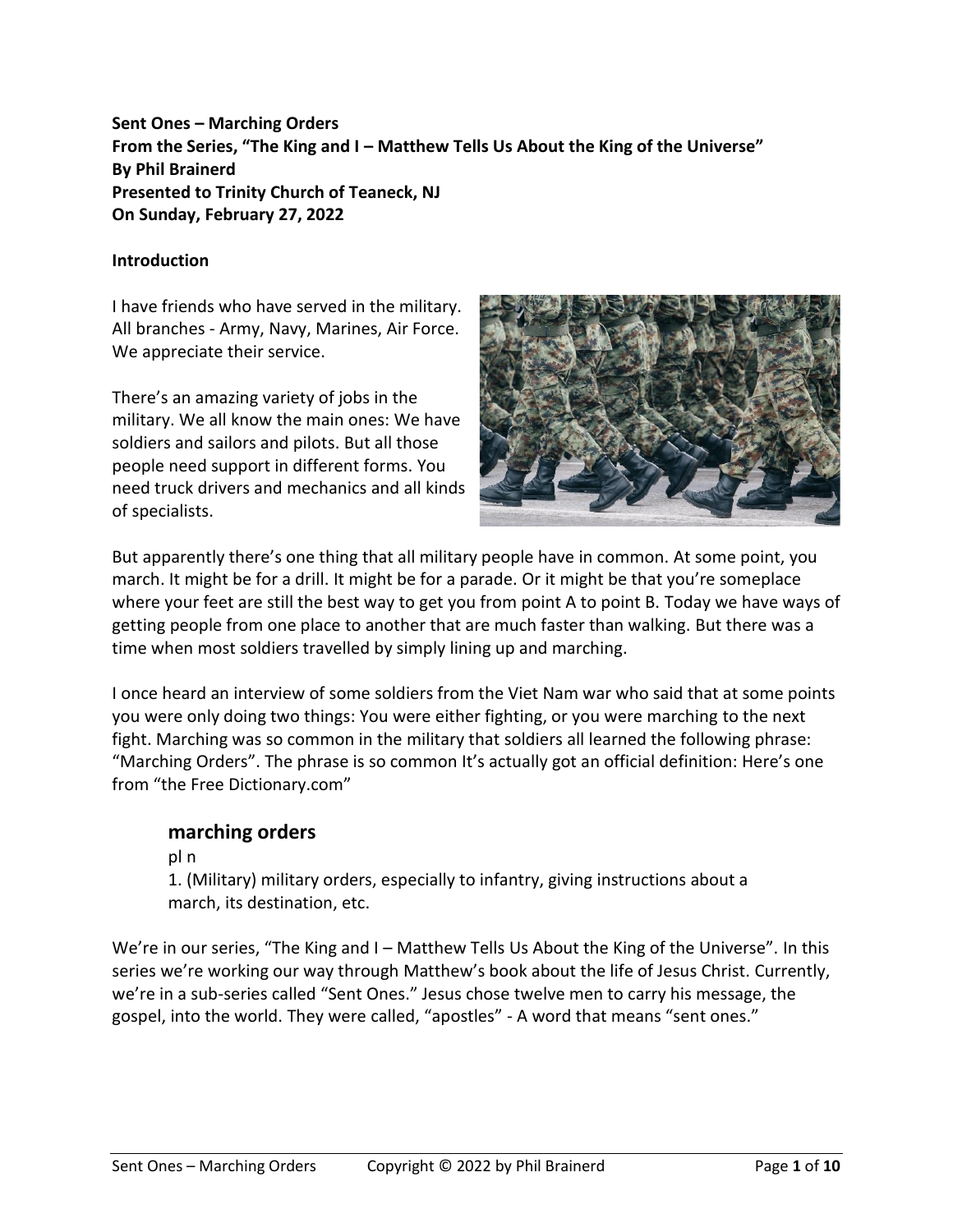Over the last several sessions we've learned their names:

- Peter and his brother Andrew.
- James, the son of Zebedee and his brother John.
- Philip and his good friend Bartholomew.
- Thomas and Matthew
- James, son of Alphaeus and Thaddaeus
- Simon the Zealot and Judas Iscariot.

Up to this point in Matthew's book, these men were called by Jesus from various walks of life. After calling them, Jesus trained these men - They followed him from place to place and watched as he taught, and as he served. Now, the trainees are ready for a task. To use a military term, they're ready for their first deployment. Let's read about the marching orders that Jesus gave to this group of men:

5 These twelve Jesus sent out with the following instructions: "Do not go among the Gentiles or enter any town of the Samaritans. 6 Go rather to the lost sheep of Israel. 7 As you go, proclaim this message: 'The kingdom of heaven has come near.' 8 Heal the sick, raise the dead, cleanse those who have leprosy, drive out demons. Freely you have received; freely give. 9 "Do not get any gold or silver or copper to take with you in your belts— 10 no bag for the journey or extra shirt or sandals or a staff, for the worker is worth his keep. 11 Whatever town or village you enter, search there for some worthy person and stay at their house until you leave. 12 As you enter the home, give it your greeting. 13 If the home is deserving, let your peace rest on it; if it is not, let your peace return to you. 14 If anyone will not welcome you or listen to your words, leave that home or town and shake the dust off your feet. 15 Truly I tell you, it will be more bearable for Sodom and Gomorrah on the day of judgment than for that town. (Matthew 10:5-15)

So, those are the marching orders. We want to understand them. Let's start with the nature of

"These twelve Jesus sent out with the following instructions:" (v 5)

That word, "instructions" is very interesting. In the original language, it's a strong word. It was sometimes used when a military commander gave orders to those under his command. Many in the military know the saying: "When an officer says 'jump', you don't ask 'why?' You ask how high?" So, these were commands. We translate the word as "instructions" because it also has a sense of "This is how you will do it." So, these were not instructions on how to bake a cake. These were instructions on how obedient followers were going to complete an important mission.

So, the commands that Jesus gave, the "marching orders", were important.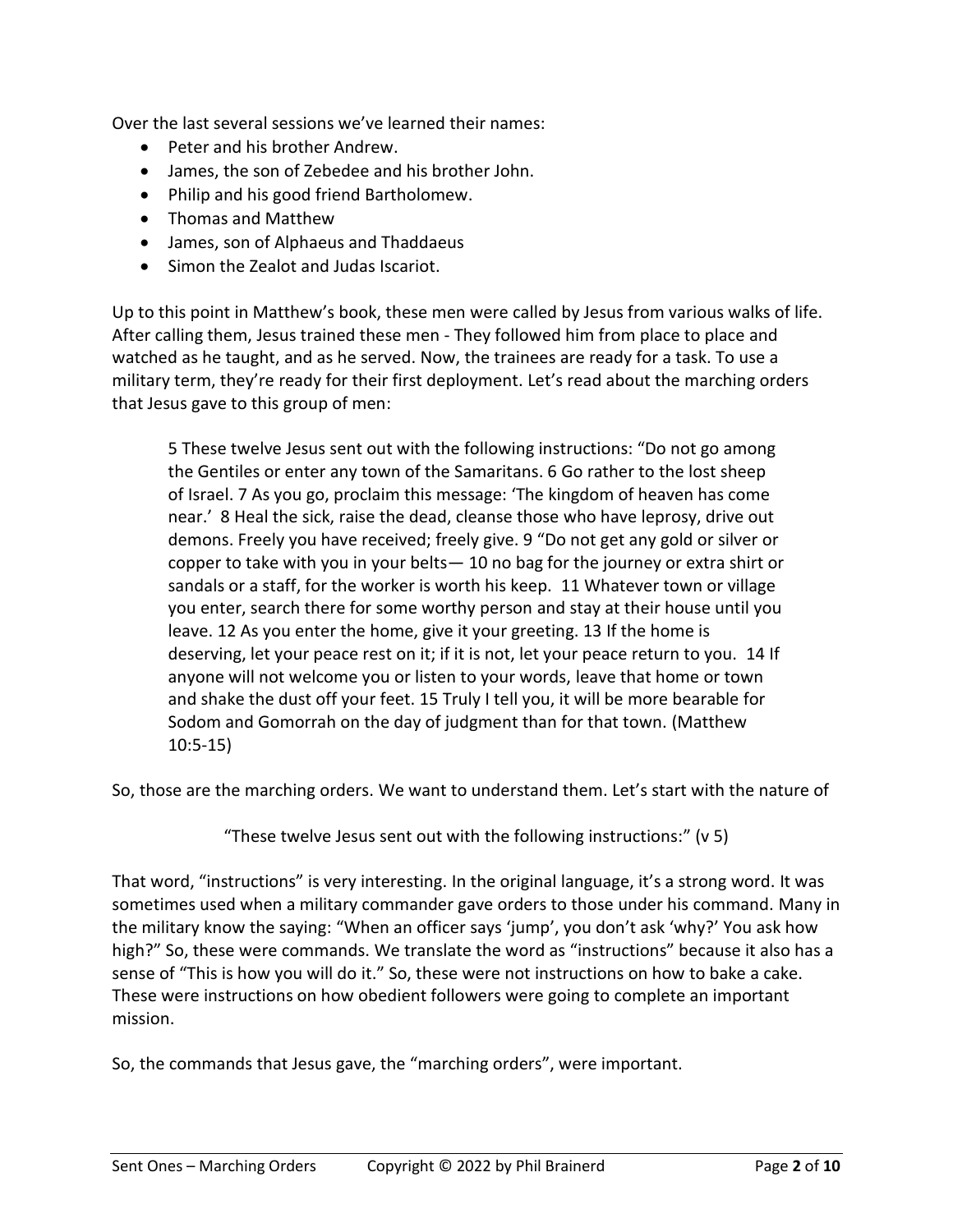Jesus gave five orders. Let's look at each of them.

#### **I. The Destination**

The first order involved the destination. If soldiers are going out into battle, they need to know where to go - And possibly, which places to avoid. Jesus starts out just like that:

Do not go among the Gentiles or enter any town of the Samaritans. 6 Go rather to the lost sheep of Israel. (Matthew 10:5(b)-6)

So, in his first command, Jesus tells his sent ones to stay local. Why did he do this? In other places in the Bible, it's clear that the message of the gospel is to go out into the whole world. At the close of Matthew's book, after Jesus died and was resurrected, he gave a command to his followers that we know as "the Great Commission":

19 Therefore go and make disciples of all nations, baptizing them in the name of the Father and of the Son and of the Holy Spirit, 20 and teaching them to obey everything I have commanded you. (Matthew 28:19-20)

That phrase, "…go and make disciples of all nations…", is consistent with the history of the Hebrew people. Centuries before that time, God made a promise to Abraham, the father of the Jewish people.

> 2 "I will make you into a great nation, and I will bless you; I will make your name great, and you will be a blessing. 3 I will bless those who bless you, and whoever curses you I will curse; and all peoples on earth will be blessed through you." (Genesis 12:2-3)

Look at that last line: "…and all peoples on earth will be blessed through you." God made it clear from the earliest days of the Jewish nation that Abraham's children were not to receive all of God's love. All nations were to hear the knowledge of God. Add to this the fact that it was not unusual for Jesus to talk to gentiles and Samaritans. When he met people from those groups, he listened to what they had to say.

So, if the eventual goal was the whole world, why did Jesus tell his sent ones to stay local for their first mission? Commentators have suggested several reasons. To start out, the first apostles needed *focus*. One day, they would travel out into the world, but they had to start locally. This was the first time since the apostles met Jesus that he wasn't going to be right at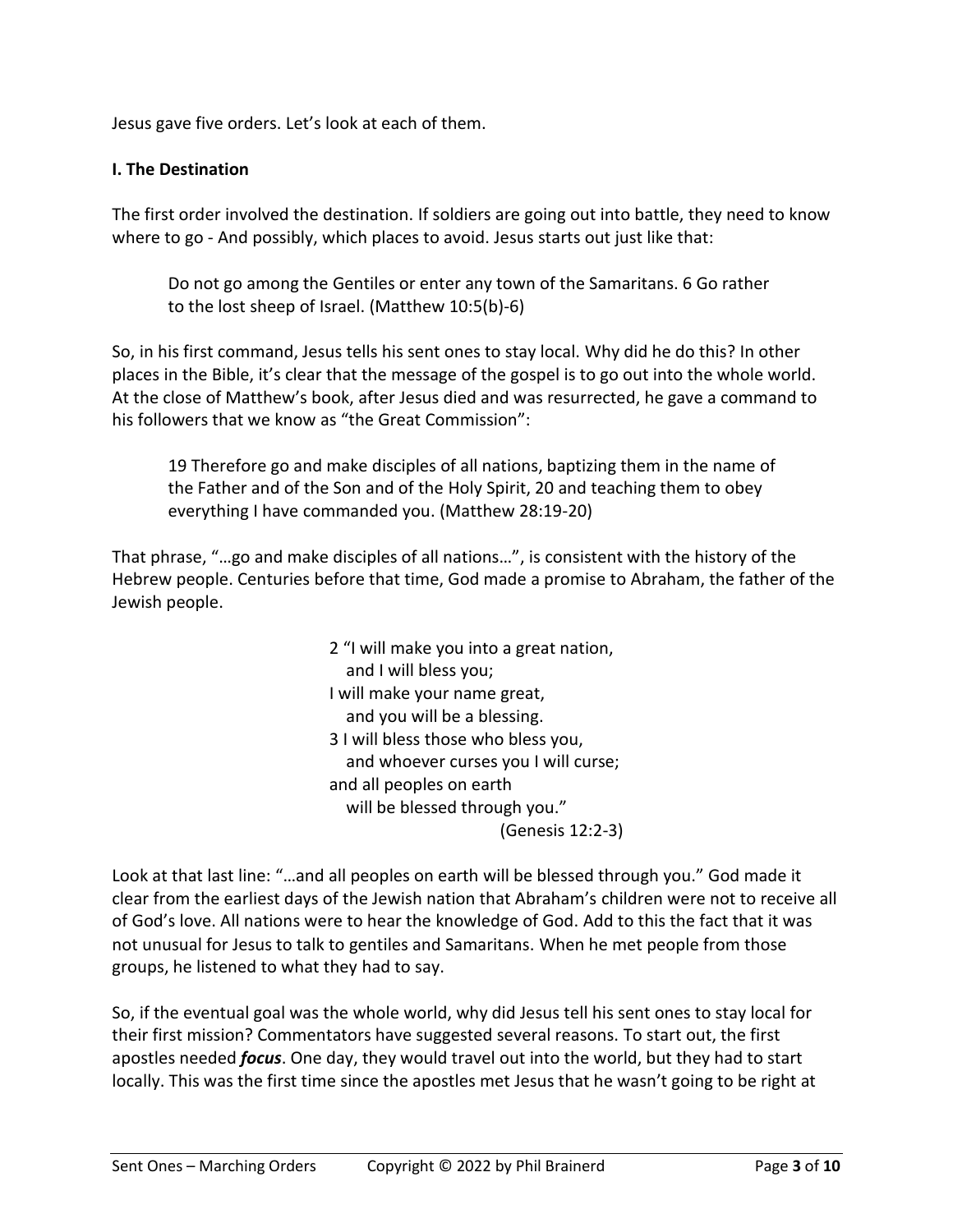their sides. So, this assignment was time-limited and space-limited. In travelling to the Jewish nation, the apostles were taking on a big task - But not an overwhelming task.

What does that mean for us? Maybe any given church should consider being focused on a limited number of things? If you try to do everything, you will likely fail at something. That's discouraging. Maybe we need to get focused? Let's talk about what that would look like.

Next, this provided *familiarity*. The Jewish people all had the same language and customs. All of the apostles were Jewish. As we learned their names, we mentioned that the names we hear have come to us through centuries of different languages. Here is the original list of names: Peter's is the most complicated. He started as "Shimon". That's a variation of "Simeon", one of the twelve sons of Israel. Jesus gave him the nickname "Cephas" which means, "rock." In Greek that became "Petros" or Peter.

Andrew and Philip were Greek names. We discussed the fact that their parents may have been compromisers. However, there were lots of other Jews who did the same thing, so these were common names in Israel.

James is a variation of "Yacov" or "Jacob" Jacob was the grandson of Abraham. Jacob's name was later changed to "Israel". John was "Yochanon" - That's a variation of "Jonah", the famous prophet. Bartholomew was Bar-Talmai, or "son of Talmai". Matthew was Mattityahu, meaning, "gift from God." Thomas was "Tau'ma", an Aramaic word that means "twin." Thaddaeus was a variant of Theudas, which was a Grecian version of Judas. Judas is a variation of Judah, who was another son of Israel. His name would be pronounced "Yehuda".

And as we learned, "Jesus" comes from "Joshua". In the original it would be pronounced "Yeshua".

So, the apostles were all Jews, and they were sent first to the Jewish people. When the day came for the apostles to travel out into the world, they could add the task of learning new languages and cultures. For now, it would be easier to work with people who had things in common with them.

What does that mean for us? We talked about focus. For us that means start out with the people you know. If someone accepts Jesus as their savior, we don't immediately send them to Bible college or seminary and then to some foreign land. We just send them home so they can share with their family and friends. If a given church attracts a certain group of people, there's nothing wrong with that. They can work with what they have and try to reach more of those people. If people come from different people groups, then you can start reaching those people groups. You don't want to be limited to the familiar, but there's nothing wrong with starting there.

Finally, there was a sense of "*first things first*." When God started his revelation with Mankind, he started with the children of Abraham, the Jewish people. In the Bible, there are two groups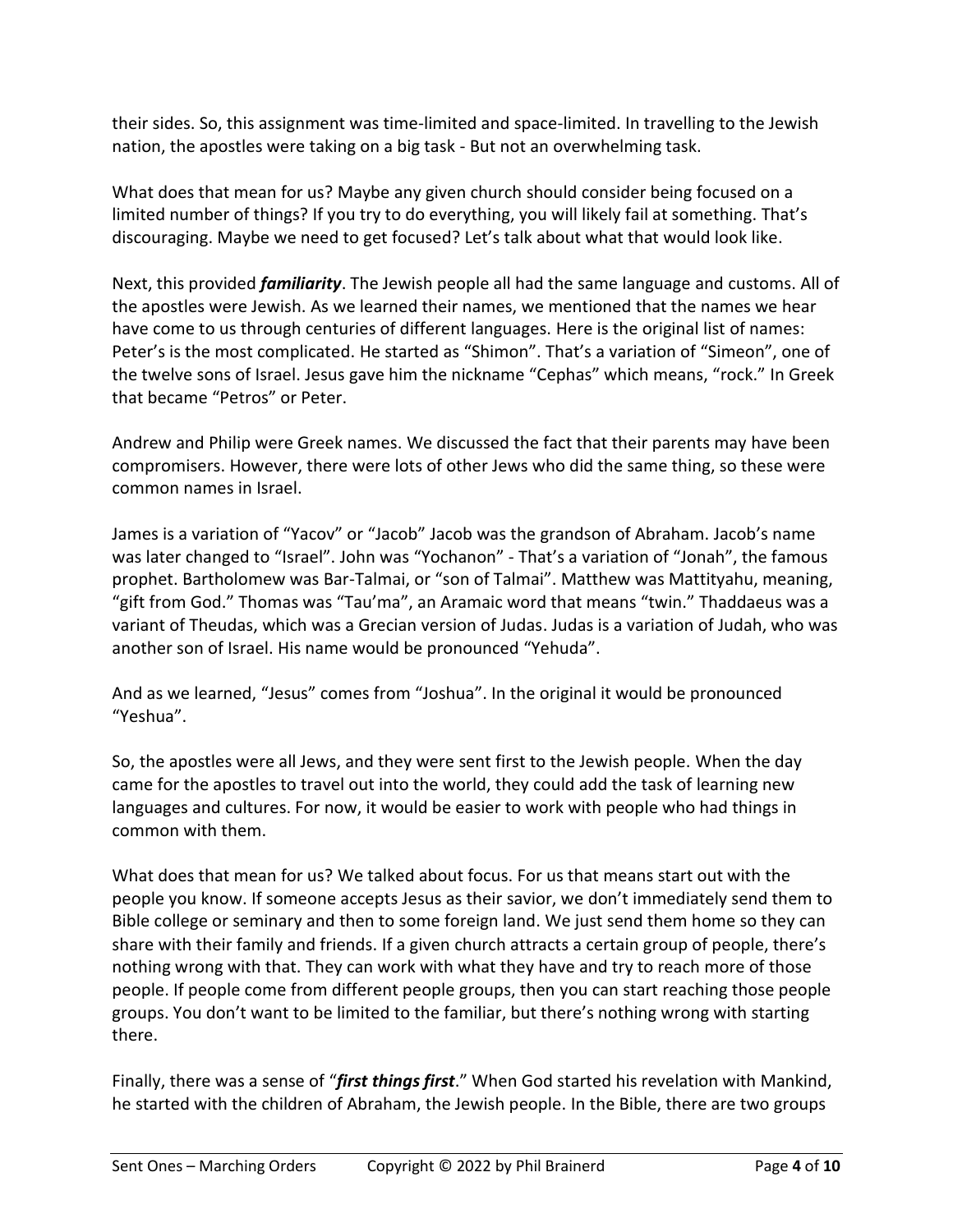of people: The first group is the Hebrew people. The other group is everyone else. The Jewish word for "everyone else" is the "gentiles." If you're not a Jew, you're a gentile.

What I'm about to say is a little hard for us gentiles. Although God always intended for his love to be extended to the whole world, the Jews always came first. So, the first mission of the apostles was limited to them. That's a much larger topic, and we'll be able to expand on it in later as we study Matthew's book.

So, the first command of the marching orders that Jesus gave to his sent ones was the destination. They were to limit their reach to just the Jewish people living in the Jewish nation of the day.

Let's move on to the second command.

## **II. The Mission Objective**

The second command of the marching orders involved the objective. Let's read it:

As you go, proclaim this message: 'The kingdom of heaven has come near.' (Matthew 10:7)

The objective involved a message. This message was consistent with what people were hearing up to this point. Here's an example: Early on, we met John the Baptist. Here was his main message:

In those days John the Baptist came, preaching in the wilderness of Judea and saying, "Repent, for the kingdom of heaven has come near." (Matthew 3:1-2)

Later Jesus preached the same message:

From that time on Jesus began to preach, "Repent, for the kingdom of heaven has come near." (4:17)

So, the main objective of the apostles was to repeat what John the Baptist and Jesus had been saying all along.

The kingdom of heaven has two aspects. First, it's the heavenly kingdom where God rules. One day, God will rule everywhere. His heavenly kingdom will come to the earth. That will be a wonderful time. We'll talk more about how wonderful in the future.

Here's where we need to mention something important. When Jesus came, he offered this kingdom to mankind. He made what some call a "*bona fide*" offer. If the people of the world had accepted Jesus the Messiah as their king, the kingdom of heaven would have come at that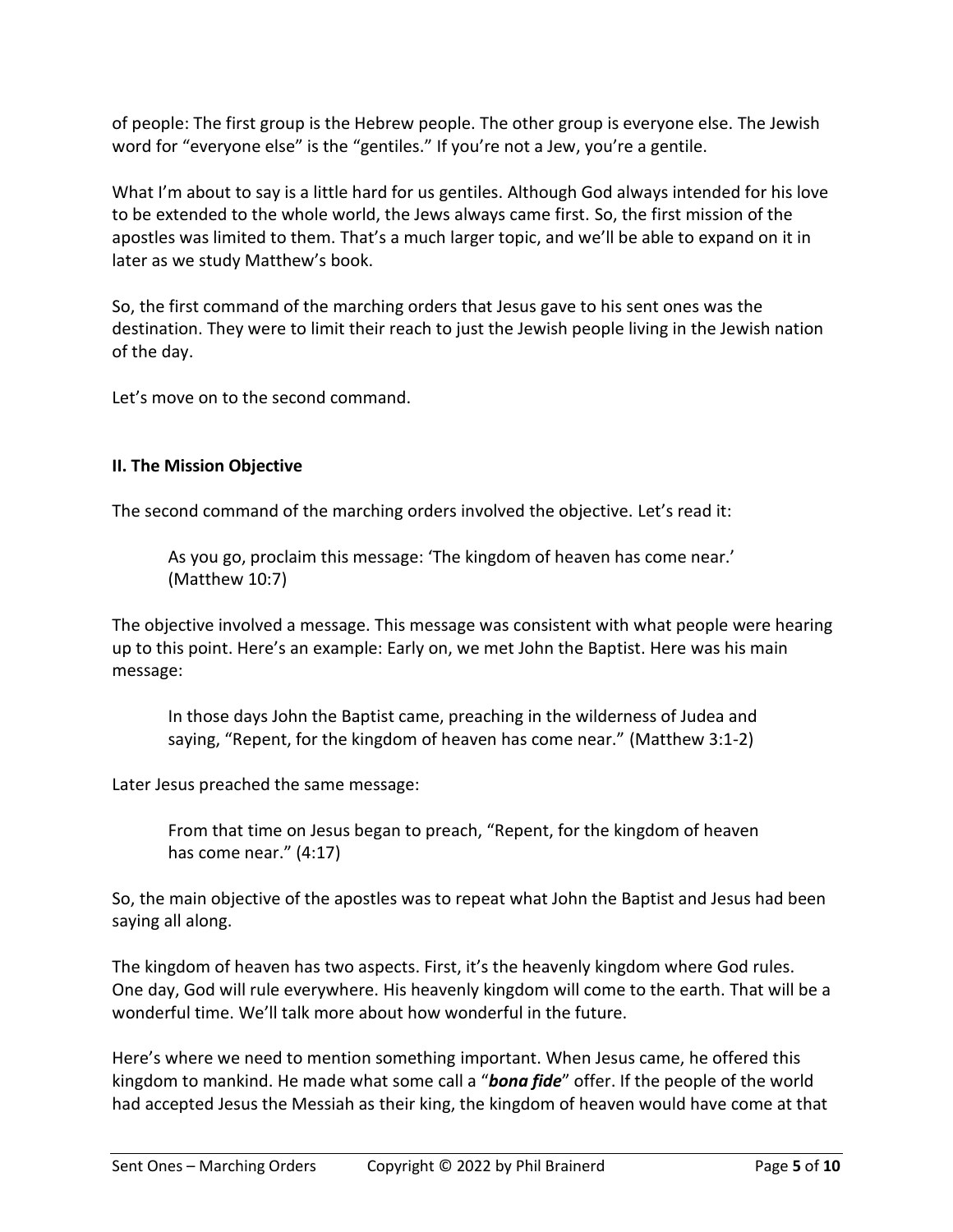time. The world would have been made a much better place. However, mankind as a whole did not accept Jesus as their king. They rejected him and crucified him. A few followed, but most did not. And so, the arrival of the heavenly kingdom is still in the future. Because of that, it can be hard studying a book like Matthew. At some times, Jesus says things that are part of this bona-fide offer. They apply to the time they were spoken, but they are not in effect today. We still have the principle of those things, but not the whole promise. We'll run into a few of those in the group of marching orders that we're studying, so you'll see that more clearly in a few moments.

There's a second aspect of the kingdom. It's anyplace where Jesus rules. If Jesus rules in your heart, then you represent property of the kingdom of heaven. So, whereas some things we'll look at aren't for today, this is still in effect.

We can say to people, "The kingdom of heaven is near  $-$  it's a decision away." If you invite Jesus into your heart, you're in the kingdom. If you die, you will go to the heavenly kingdom. If the kingdom arrives on earth while you're still alive, then you're in! Today we might say, "The doorway to the kingdom of heaven is at hand."

This is important for us - We have to ask ourselves: *Do we have a clear message?* If someone comes to us and asks what they need to do more than anything else in life, can we tell them? Here it is: The kingdom of heaven is at hand. We have not obeyed God - We have rebelled. We all need to repent. We need to be saved from our sins. Only then can we enter the kingdom of heaven.

So, the second command was the mission objective: The message of the kingdom. The apostles had a clear message – we, too, must have one.

## **III. Credentials**

The next command was to present credentials. Let's read:

Heal the sick, raise the dead, cleanse those who have leprosy, drive out demons. (Matthew 10:8 (a))

We've mentioned several times that the people of Israel were looking for the Messiah. When he came, he was to show evidence that he was the chosen one. He was to show credentials. Jesus did just that. He fulfilled prophecies made centuries earlier. He showed great power. He did things like healing the sick raising the dead, cleansing leprosy, and driving out demons.

He gave his sent one authority to do all these things in his name. It must have been amazing! We'll find out later that the apostles were successful in this. However, here is an example of something that was in effect in the days of Jesus, but not for us today. If someone is sick, we are instructed to pray for them. Sometimes, God is gracious and shows his power by healing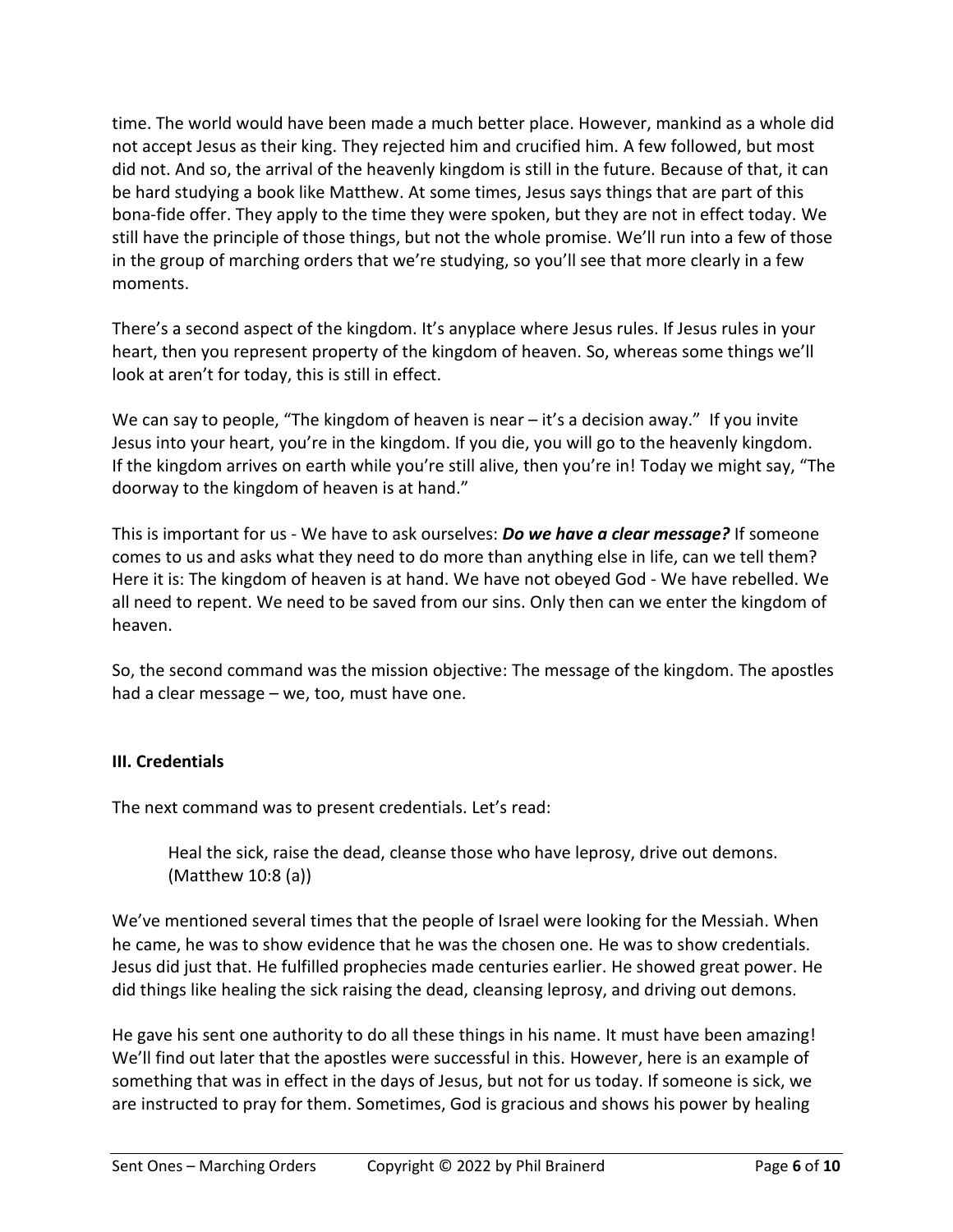them. Sometimes though, that person may be on a different path - God shows his grace to those people by helping them to bear the pain of an illness.

Some would disagree with this. They would say we have the same gifts today. You can see some of them on TV. Sadly, many of those people fall into the group of people we call "false prophets." We ran into that group back in the Sermon on the mount, and we'll run into them again later.

If someone thinks these are gifts for today, notice that one of the gifts is raising the dead. If you feel you have this gift, go find a local hospital. When they wheel someone out of a failed surgery, see what you can do. There are surely a number of large cemeteries close by. We can drive there and once again, go for it!

I'm not against the idea that God may give people special gifts for special times. The Scriptures talk of a day when this age will end. At that time, we will see miracles again. It's just that for most of us, in the meantime, God has a different path.

As a practical matter, we can give all kinds of help to people who are hurting. Although not official credentials, it is a great help to our testimony to the world when we share our message and include acts of kindness.

So, the third part of the marching orders that Jesus gave to his apostles was presenting credentials. Let's move on the next command.

## **IV. Provisions**

The next command involves provisions for the mission. Every good army needs provisions for the troops. In this case, the business of acquiring provisions had two parts.

## **A. Service was provided for free.**

Freely you have received; freely give. (Matthew 10:8 (b))

The apostles were to serve people. Only unlike many in their day, they were to serve for free. They were not to charge any money for what they did. Here's an example: In those days, there were exorcists. People who claimed that they could cast out demons. Many of them charged a large fee. If someone you cared about was thought to be oppressed by dark forces, you would be willing to pay any amount to have them freed. Whether these people, these exorcists, were for real or not, we don't know. We only know that they made a good living. For the sent one, this was not to be. They were to provide their help for free.

On the other hand, everyone needs to eat. How were the sent ones to get what they needed to live?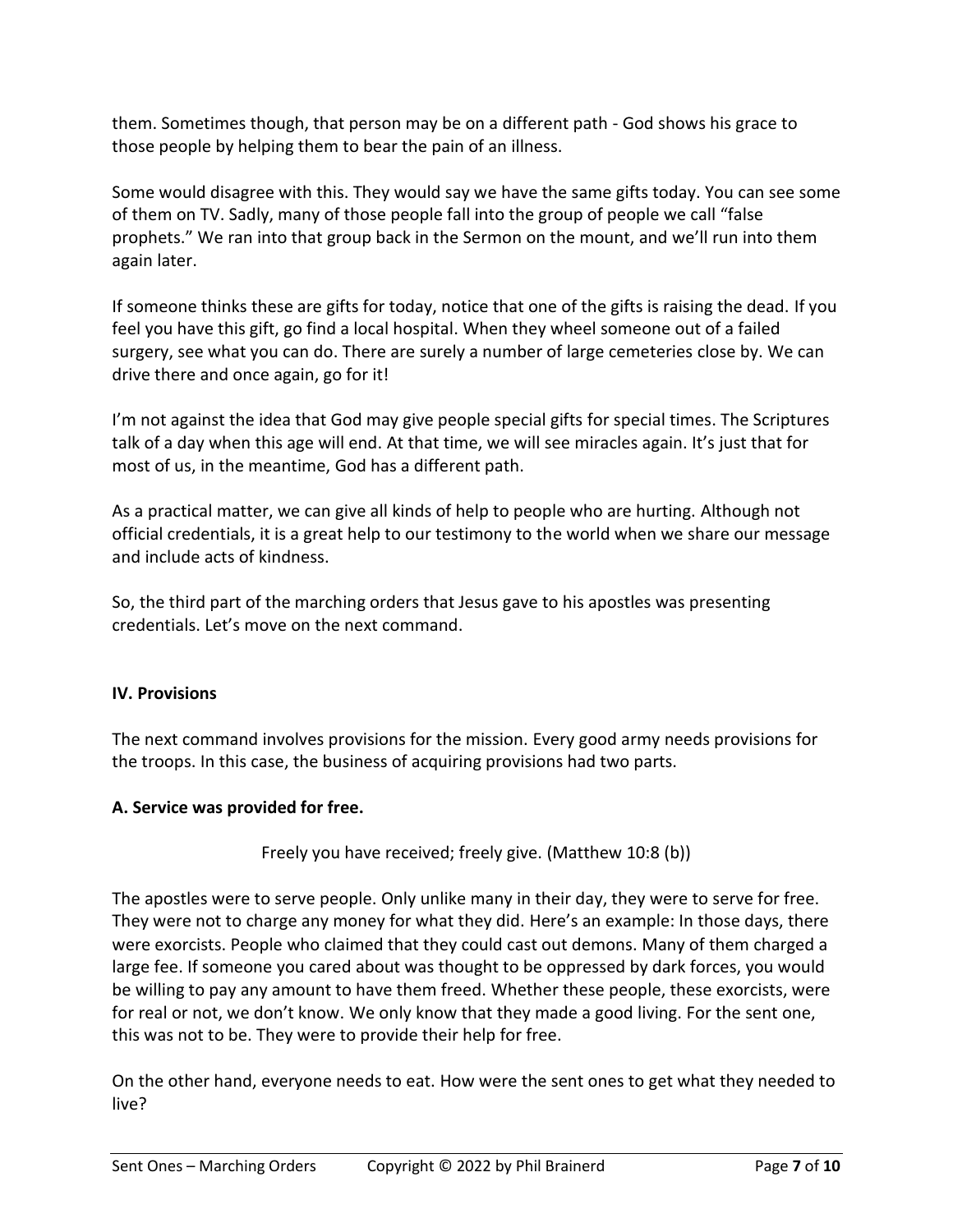# **B. Support came from godly people along the way.**

Let's read on:

Do not get any gold or silver or copper to take with you in your belts— no bag for the journey or extra shirt or sandals or a staff, for the worker is worth his keep. (Matthew 10:9-10)

Most people, if they went on a journey, would take along some provisions. They would take money - In this case, gold, silver, or copper. They would place the money in a money belt. Then, they might grab some food, which they would place in a bag. You would certainly grab some extra clothes if you have them.

Here, we're looking at another example of something that was meant for a certain time, but not for today. The apostles were told that they were not to take any of the normal provisions that you would expect. They were to expect something that was influenced by the supernatural. Now, I chose those words carefully. They were not to expect money to fall from the skies. Rather, look at that last sentence: "…the worker is worth his keep."

Here's what this means: God was going to provide godly people along the way who would support the work that the apostles were doing. What did that look like here? Let's read on:

Whatever town or village you enter, search there for some worthy person and stay at their house until you leave. (Matthew 10:11)

So, here's how the apostles were going to be taken care of. When they reached a town or village, they were to look for a worthy person. A worthy person was someone who would recognize the value of what the apostles were doing. They, along with others in the location, would help out. A worthy person would say, "Hey everyone, the apostles of Jesus are here. Hey, stay at my place, OK. Are you hungry, we're having dinner – join us!"

So, the apostles were not to say, "I will only come to your village if you pay us." They were not to beg from house to house. They were not to hold out for the best deal. They would look for the first worthy person and accept what they were offered. They were to assume that this would be just enough to get them through that visit. Then, they were to move on.

So, this was not miraculous in terms of money and food appearing magically. However, the apostles were to assume that God would work supernaturally in the hearts of people so that those people would feel led to help out.

Today, churches should run on a similar principle (or at least they should). We don't charge for people to receive the message of the gospel. However, we encourage people to give generously to the work of the church as they are led by God.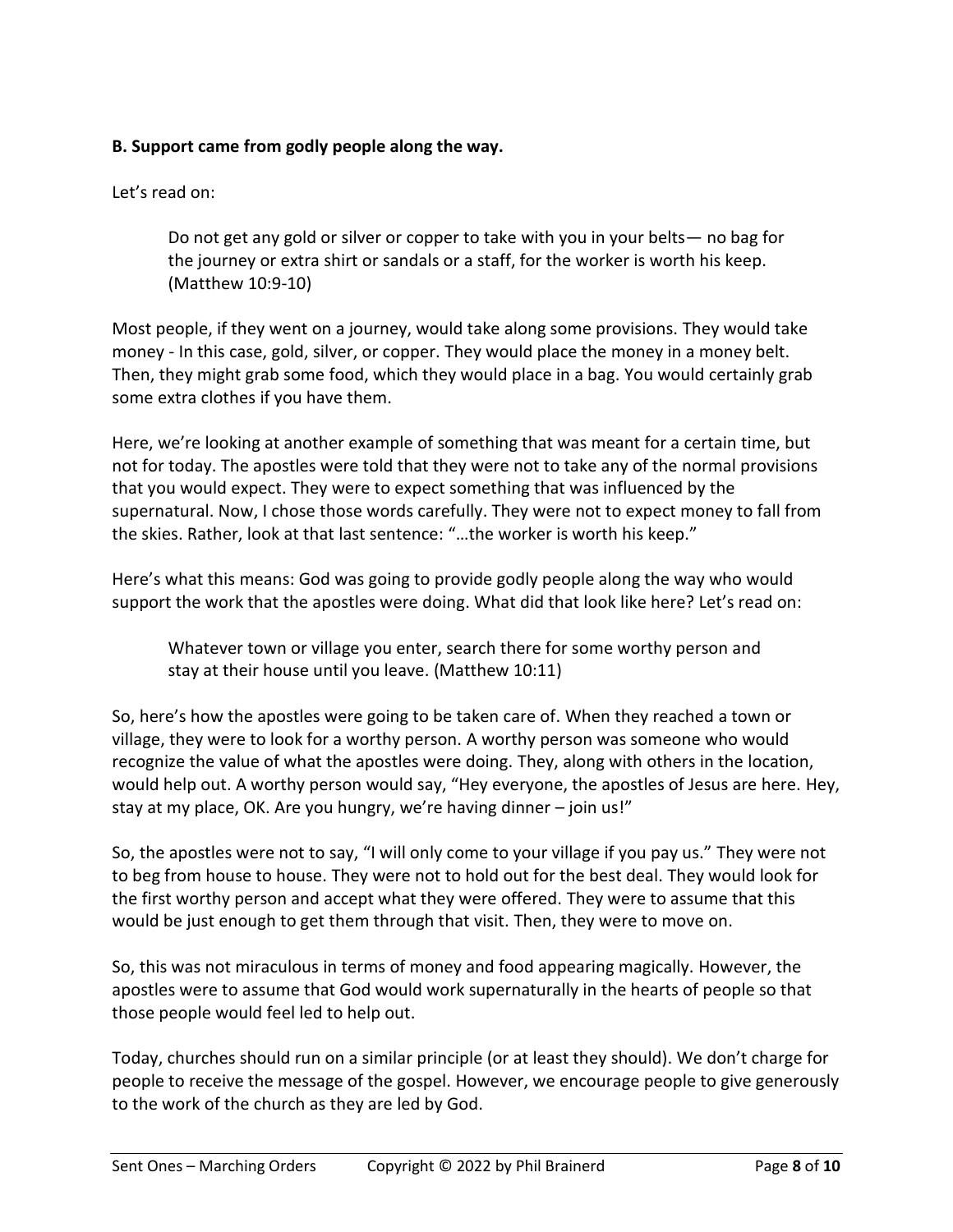So, the fourth command involved provisions.

# **V. Recipients**

The last command is related. - It involves the recipients of the apostles' work. Let's read about that:

12 As you enter the home, give it your greeting. 13 If the home is deserving, let your peace rest on it; if it is not, let your peace return to you. 14 If anyone will not welcome you or listen to your words, leave that home or town and shake the dust off your feet. 15 Truly I tell you, it will be more bearable for Sodom and Gomorrah on the day of judgment than for that town. (Matthew 10:12-15)

The final part of the marching orders involved a very simple rule:

- People who accept you get blessed.
- People who reject you get left behind.

The word that we translate here as "peace" is the word "Shalom". That means good things in general. It certainly involves peace, but it also involves health and wellbeing. If someone accepts the sent one, their peace, or their shalom would extend to that home. If the apostles went to a village and could find no one who wanted to hear the message, there was a special symbol. They would shake the dust off their feet.

Why would they do that? We mentioned that there are Jews and Gentiles. That should not technically involve a value judgement - It's just a matter of fact. However, some residents of Israel made it a value judgment. Gentiles to some were inferior, perhaps even dirty. So, if someone from this group was travelling and they entered a territory controlled by gentiles, on the day that they returned they would shake the dust off their feet to keep their homeland pure.

As such, to say to a Jew, "I have the dust that you live on stuck to my feet – I'm shaking it off", was like saying they were worse than a gentile. It was a condemnation. Today we might say, "Them's fightin' words."

Again, things are different today. In those days, the Lord of glory was walking the earth. He was making a bona-fide offer of the kingdom of heaven. So, there wasn't time to get into arguments. You were either on board, or you were not. If someone could see the miracles that Jesus and his apostles offered and they still weren't interested, things would go badly for them. It would be worse for that town we're told than for Sodom and Gomorrah.

Today, we have more time. However, some of this principle remains. If someone is interested in what we believe, we talk with them. If they're not, we are under no obligation to hound them.